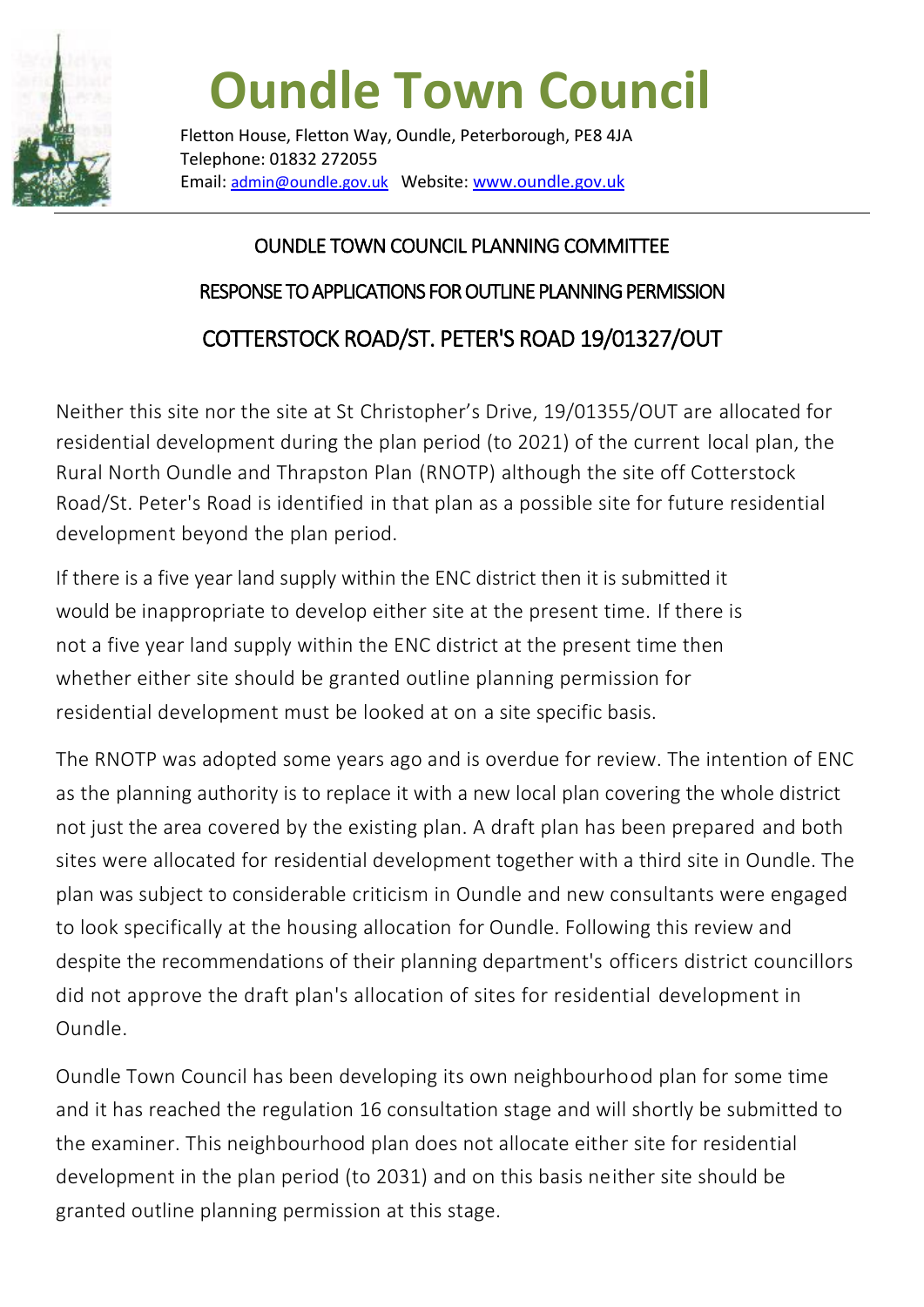Oundle Town Council objects to both applications on the basis set out above.

In considering each site individually there are reasons over and above the foregoing why neither is felt to be appropriate for residential development.

## COTTERSTOCK ROAD/ST.PETER'S ROAD 19/01327/OUT

The location of the site and its topography meant that the site should not be granted outline planning permission and Oundle Town Council objects to the application.

The site was identified for possible residential development at least as far back as the draft Oundle local plan of 1986. At that time Anglian Water objected to the development of the site as a result of the drainage issues posed by it and the fact that it is affected by unusual ground water flows. The site is affected by springs and has surface water drainage issues. It may be of note that some of the existing properties in St. Peter's Road bordering the site have suffered from subsidence. The impact of any significant residential development of the site in terms of displaced surface water on the adjoining land and on the river itself as well as on existing properties in St. Peter's Road is a concern.

Further concerns that lead Oundle Town Council to object to the application include -

Government guidance – there is a requirement for new estates to be connected to a sustainable transport network, including public transport. The cancellation of the local Call Connect removes this option from the 19/01327/OUT site; it is over a mile away from the town centre and services therein; and there are no nearby bus stops of services that residents could use, with the nearest full time X4 stop some 650 metres walk away. By disconnecting the estate from the local transport network, residents would feel isolated from the town centre, and it would encourage car ownership and usage (see Highways objection below).

Furthermore, notices of the development have only been delivered to a few houses directly neighbouring the proposed development, and only 2 "poster" notices are evident on lampposts – one at at underused location on Cotterstock Road (off any nearby footpath, beyond the zebra crossing to the school and by a derelict house) and at the top end of St Peters Road, the one least likely to be materially affected by traffic, effectively disenfranchising other residents. There is also an inconsistency in terms of when consultation ends – the ENC website says Sept 10th, the posters say September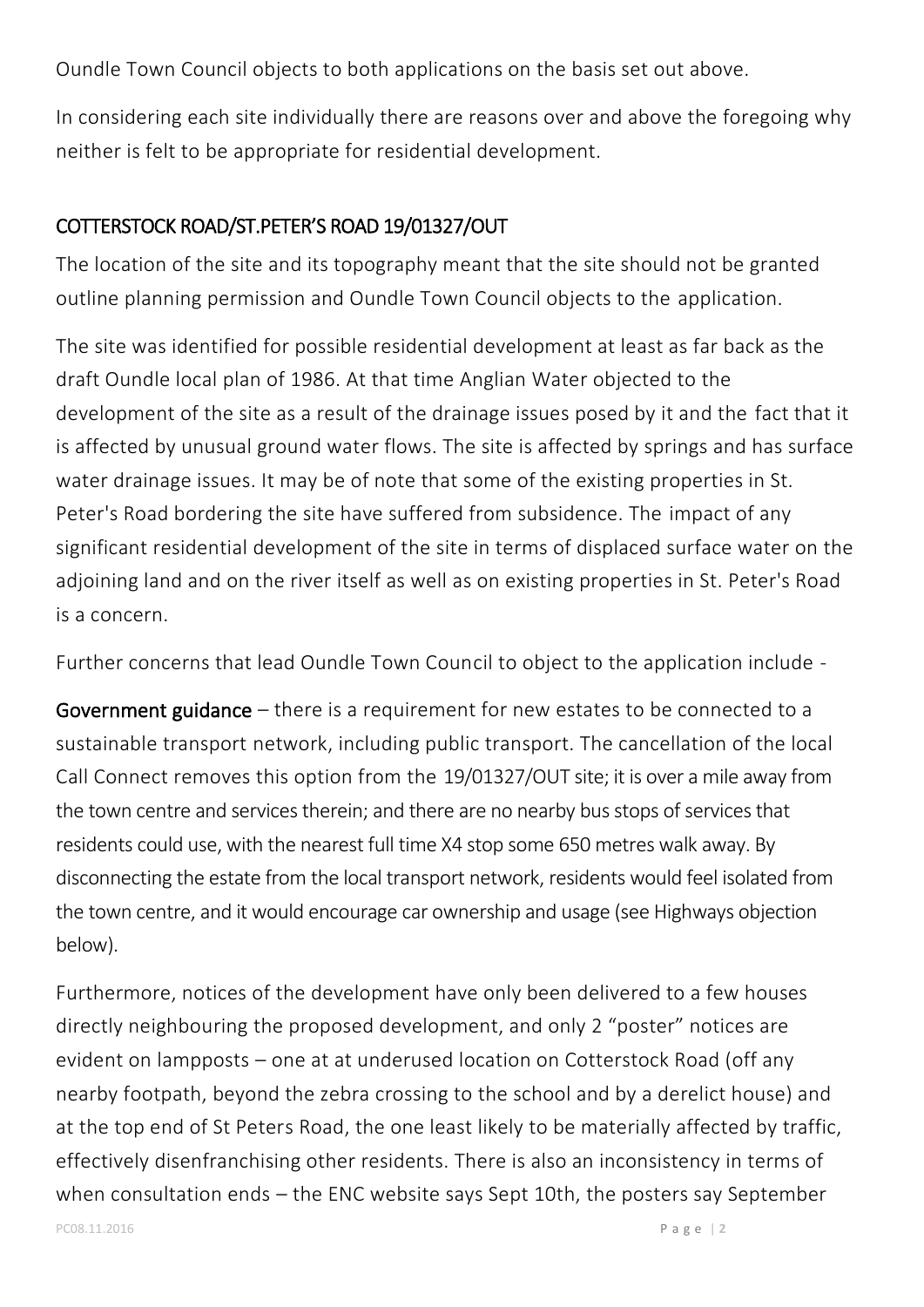18th – this demands an extension to the consultation process for local residents to be made aware of the proposed changes since Gladman showed their original plans in Oundle early in 2019.

Planning Policies – RNOTP identifies the site, but only as a "*possible*" location after 2021, referring to it as ""*possible long term*" site, which "*could* come forward *following* reviews of the Core Strategy and this Plan". So to adopt as a site now would be to go against the stated intention of the RNOTP from 2011, and would pre-empt RNOTP.

Furthermore, there have been several important structural changes to Oundle since RNOTP was adopted, meaning that the premise RNOTP is based on must be called into question –

- the location of the enlarged Primary School to Cotterstock Road in 2016 has changed access to A605 situation dramatically and was not considered in the RNOTP plan - it has shifted an axis within the town and created highway issues unforeseen and unconsidered in RNOTP. It makes any access onto Cotterstock Road considerably more dangerous than ever imagined by RNOTP.
- with the closure of the 24 bus route, the site is no longer sustainable, at well over 1.3 miles walking distance from the town centre and with no public transport connectivity. See note about Call Collect bus above.
- there are now access constraints which are in contravention of Northamptonshire Fire and Rescue Service guidelines for emergency vehicle access.
- RNOTP failed to recognise the issues of "prolific and incessant [groundwater] spring flow" on the Cotterstock Road site, to the extent of c.200,000 gallons per day from the interface of the Greater Ooolite Limestone aquifer and clay bed on the site, which ENC and OTC were informed of in July 2004. Concern was raised about the effect of any mitigation on the properties on St Peters Road, and on the nature reserve at Snipe Meadows, the latter itself protected in RNOTP; and problems with the construction and performance of the then Middle School – and none of these real concerns were fully considered in RNOTP in Para 8.18, which undermines it to a great extent.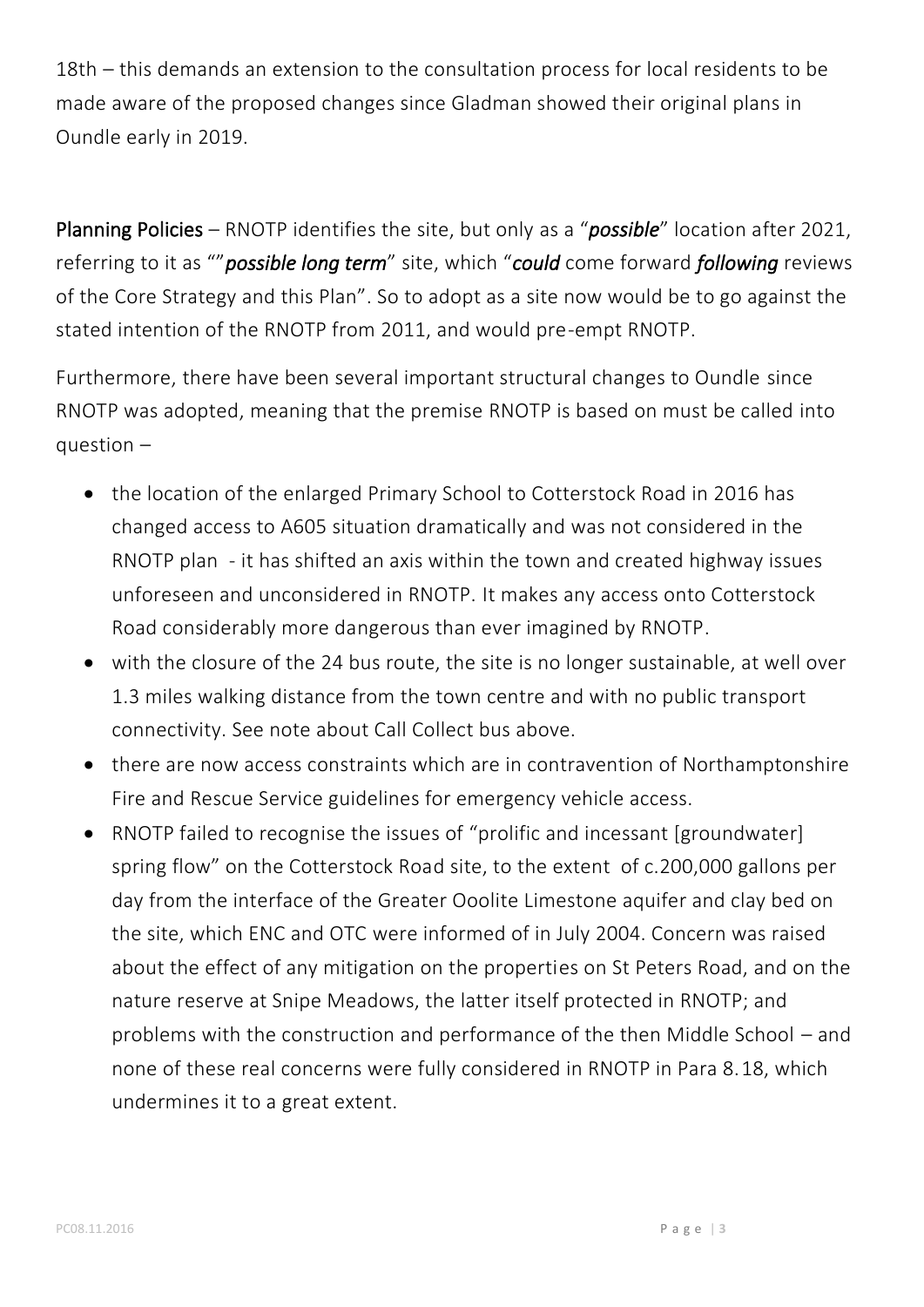Finally and perhaps most importantly, the Cotterstock Road/St. Peter's Road site identified is located partly in the parish of Oundle but partly in the parish of Glapthorn. Glapthorn's already "made" neighbourhood plan does not allocate that part of the site located in that parish for residential development. Any development of that part of the site would be contrary to the Glapthorn "made" neighbourhood plan. The Glapthorn part would be wholly isolated from the existing built environment of Glapthorn village and would lead to unacceptable coalescence with Oundle.

Furthermore, allowing Outline Planning Permission on the site would be in direct contravention of National Planning Policy Framework (paragraphs 49-50) in terms of clashing with the emergent Oundle Neighbourhood Plan.

Highway Safety – Access to the site would be from both Cotterstock Road and from St. Peter's Road. There is an existing access in Cotterstock Road which is used in connection with the present agricultural use of the Site. The access to and from the site from Cotterstock Road is likely to have road safety implications due to the existing road layout on the approach from Cotterstock and in particular the proximity of the school. The movement of Oundle Primary School to the Cotterstock Road site in 2016 has changed the traffic flow around that entrance markedly, and there is heavy parking in the area, resulting in congested and therefore dangerous visibility splay lines at existing and planned junctions.

When St. Peter's Road was developed provision was made for vehicular access to the site now proposed for residential development. This was at a time when car ownership and use was very much less than it is now. St. Peter's Road itself is developed residentially along both sides of the road with a significant number of the properties having no on-site parking giving rise to considerable parking on the highway. This level of parking impacts on the flow of traffic along the road in either direction and is exacerbated during the rugby season when the use of the sports pitches in Occupation Road leads to considerable additional on street parking. Observation at 10.45am on Sunday 1st September noted 11 cars parked in New Road and 55 cars parked in St. Peter's Road. The on street parking prevents two way traffic. The junction of St. Peter's Road with New Road and the New Road junction with Station Road will be seriously affected by the considerable additional traffic that would be generated by a development of the size envisaged for this site. Gladman's own studies suggest LGV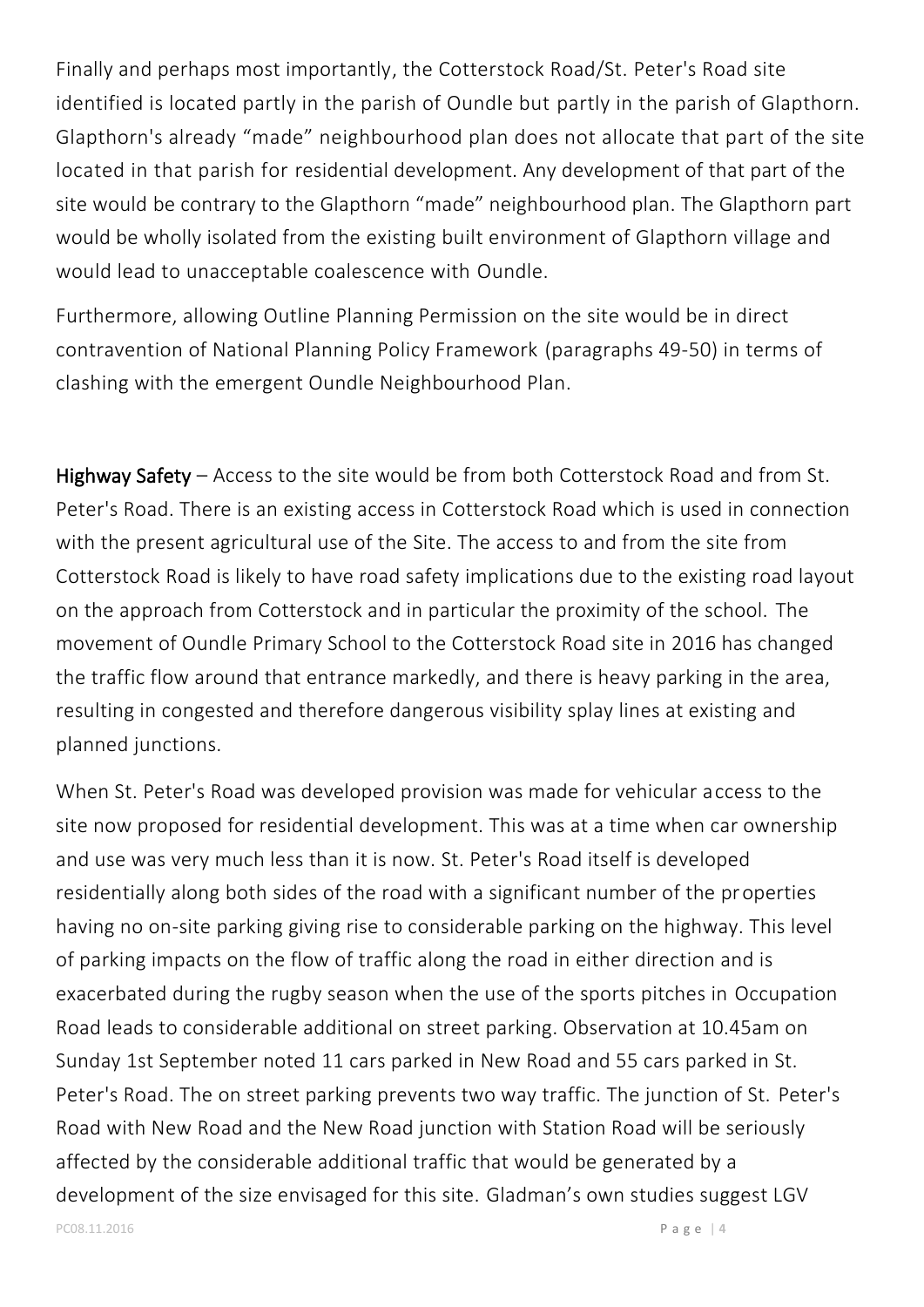traffic doubling on St Peters Road into 2021 and beyond after 2025. Parking and driveways around the existing "hammerhead" entrance would also create congested and therefore dangerous visibility splay lines at existing and planned junctions

Smells – The site is located close to the water treatment plant which serves Oundle (although it is located in the parish of Glapthorn). This plant is the source of smells which from time to time constitute a nuisance affecting many existing properties in Cotterstock Road and St. Peter's Road and over a wider area. Although not a constant nuisance the existence of this problem would have to be satisfactorily addressed before outline planning permission is granted as the proposed new housing will be closer to the source of the nuisance and, therefore, more likely to be adversely affected by it. A recent DLP report to ENC on this site further noted that Anglia Water felt it was unable to mitigate against visual and odour issues. Most treatment works have a "cordon sanitaire" around them of 400 metres, and the suggestion to build within that, specifically counter to the Oundle Town Councils own Planning Guidance, demands that we object to the proposal.

Design and Appearance of the proposals – the proposed double access would create a "rat run" from Cotterstock Road towards the A605 and Wharf/Waitrose area, thus generating traffic in a residential area. Furthermore, the very sloping nature of the site down to the meadow bordering the river means that the visual impact of any development on this site would be considerable both looking into and across the site from Cotterstock Road and from St. Peter's Road and also from the river itself looking into Oundle. Whilst the site's possible consideration in RNOTP's successor was predicated on small scale, vernacular eco housing, the existing plan would clash with the surrounding riverside and rural views.

The site is traversed by a footpath the character of which would be completely altered if the land around it was to be developed residentially. The visual impact of residential development on the site would also be considerable from the existing footpath from Oundle to Cotterstock. In addition residents of properties in St. Peter's Road bordering the site have acquired rights by prescription to access the right of way from Oundle to Cotterstock by way of a strip of land on the edge of the field bordering those existing